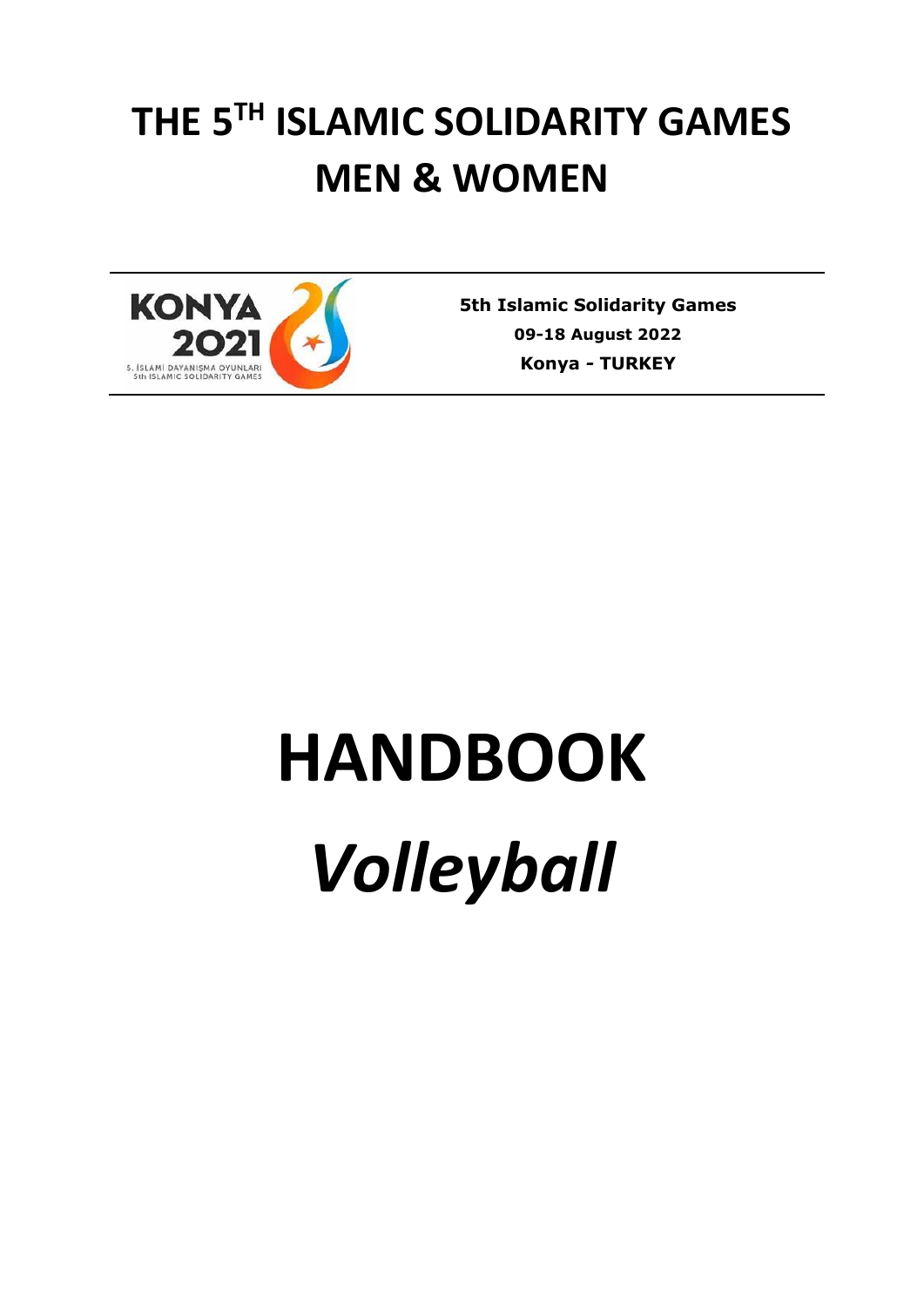### **Introduction**

| Title                            | Sport Handbook-Voleyball                             |  |  |  |  |
|----------------------------------|------------------------------------------------------|--|--|--|--|
| Headnote                         | document provides a summary<br>This<br>the<br>οf     |  |  |  |  |
|                                  | requirements and technical guidelines for volleyball |  |  |  |  |
|                                  | competitions.                                        |  |  |  |  |
| Version                          | 1.3                                                  |  |  |  |  |
| Date of Issue                    | 14.01.2022                                           |  |  |  |  |
| <b>Status</b>                    | <b>Final Version</b>                                 |  |  |  |  |
| Document Owner                   | <b>Halis Yunus ERSOZ</b>                             |  |  |  |  |
| Name of Organizer                | <b>Fatih UYSAL</b>                                   |  |  |  |  |
| <b>Issuing Organization Name</b> | <b>TISGOC</b>                                        |  |  |  |  |
| Category                         | Sport - Technical                                    |  |  |  |  |
| <b>Access Restrictions</b>       | Unavailable TISGOC security classification           |  |  |  |  |

## **Handbook Revision Review**

| Version        | Date | Author                               | <b>Summary Flow</b>  |
|----------------|------|--------------------------------------|----------------------|
| 1.0            |      | <b>Turkish Volleyball Federation</b> | <b>First Draft</b>   |
| 1.1            |      | Sports Directorate                   | General comments and |
|                |      |                                      | review               |
| 1 <sub>2</sub> |      | <b>ISSF</b>                          | General comments and |
|                |      |                                      | review               |
| 1.3            |      | <b>International Volleyball</b>      | <b>Final Version</b> |
|                |      | Federation                           |                      |

# **Abbreviation and Terminology**

| <b>Title</b>                                | Abbreviation      | <b>Notes</b> |
|---------------------------------------------|-------------------|--------------|
| <b>Islamic Solidarity Sports Federation</b> | <b>ISSF</b>       |              |
| Turkish Islamic Games Organizing Committee  | <b>TISGOC</b>     |              |
| 5th Islamic Solidarity Games-Konya          | <b>KONYA 2021</b> |              |
| National Olympic Committee                  | <b>NOC</b>        |              |
| International Volleyball Federation         | <b>FIVB</b>       |              |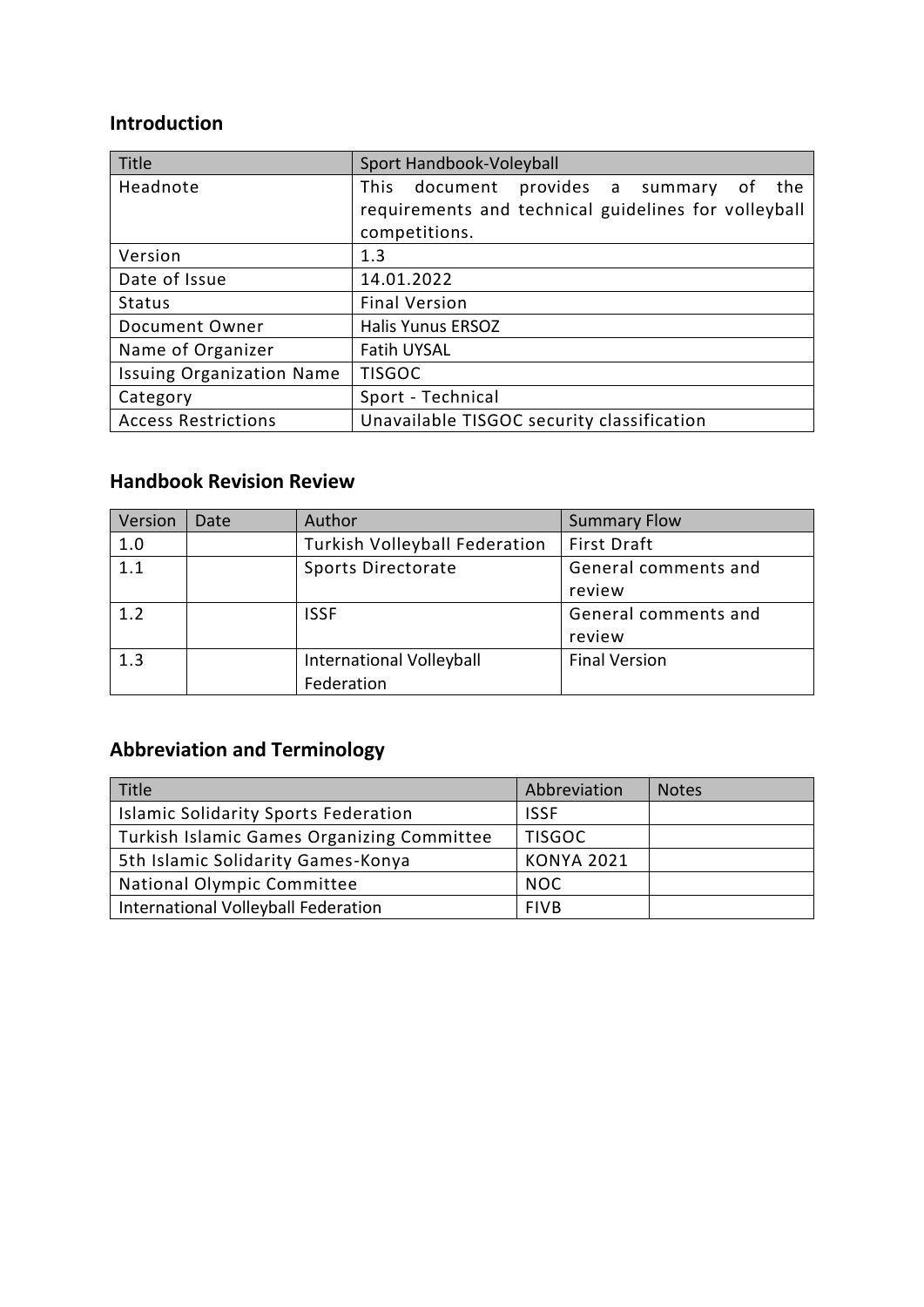#### **TECHNICAL RULES**

#### **1.COMPETITION RULES AND REGULATIONS**

1.1 Volleyball matches of the 5<sup>th</sup> Islamic Solidarity Games will be conducted in accordance with the latest rules of the International Volleyball Federation (FIVB).

**1.2** Issues not covered by the FIVB rules will be dealt according to the following;

FIVB rules are binding for technical matters, and ISG is binding for basic regulations and general rules and this technical handbook covers general matters.

#### **2. COMPETITION MANAGEMENT**

**2.1** Competitions, under the authority of the Federation of Islamic Solidarity Games (ISSF), will be organized by the Turkish Islamic Solidarity Games Organizing Committee (TISGOC), in conformity with FIVB Rules and under the supervision of the technical delegation.

**2.2** Technical Delegates will be appointed by the FIVB.

**2.3** Turkish Volleyball Federation will support the appointment of the national technical officials who will be approved by the FIVB technical delegates.

#### **3. LOCATION AND COMPETITION SCHEDULE**

**3.1** Volleyball competitions will be organized between 08-15 August 2022 at Konya Sports and Congress Center.

**3.2** Training schedules will be prepared by the organizing committee according to the match order of the participating teams.

#### **4. TECHNICAL MEETING AND INQUIRY MEETINGS**

**4.1** Technical meeting will be done one (1) day prior to the start of the competitions. The following people should be present at the technical meeting;

- \* Technical Delegate
- \* LOC Member(s)
- \* Representative of the refereeing commission and referees
- \* Team Representatives (Team Manager and Medical Staff if any)

**4.2** Inquiry meetings will start two (2) days prior to the start of the competitions.

The following people must be present during the meeting;

- \* Technical Delegate
- \* LOC Member(s)
- \* Team Representatives (Team Manager and another official from team technical staff)

#### **5. COMPETITION AND PARTICIPATION**

**5.1** Competitions will be held in men and women categories. Competitions will include maximum eight (8) men and eight (8) women teams, including the host team. If the number of the participant teams increases, qualification will be done based on the latest world ranking published by the FIVB.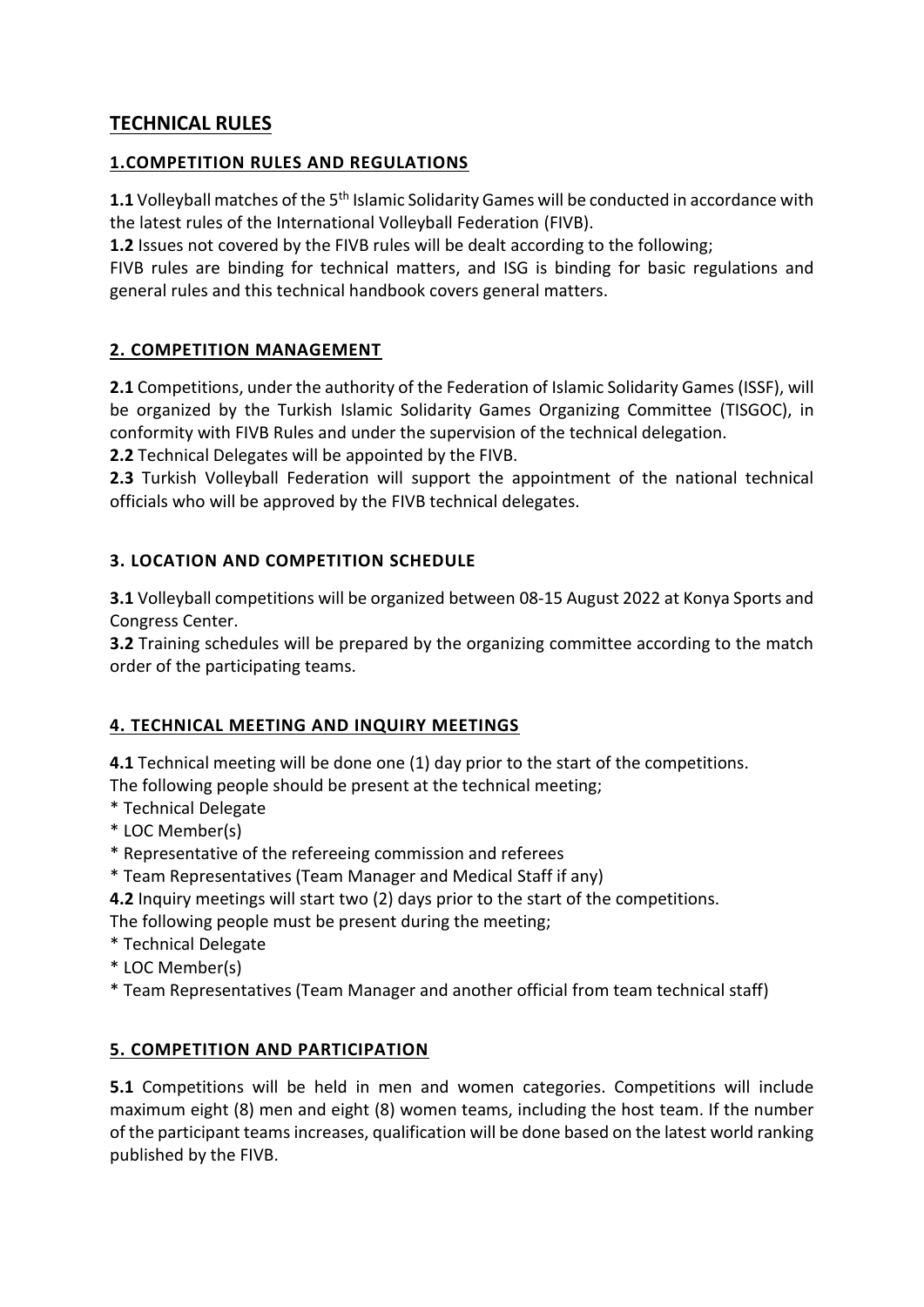**5.2** The team affiliated to the national Olympic committee, which is a member of the FIVB of the national federation can participate in the competitions. Men and women teams will be composed of 14 players each.

**5.3** Players must hold the nationality of the country from which the NOC is registered. Only official passports will be valid as an official document of a player.

#### **6. COMPETITION FORMAT**

**6.1** Men's and Women's competitions**:** Eight (8) teams each/Total of nine (9) days.

\* Teams will be divided into two (2) groups, four (4) teams each. In two (2) groups, four (4) teams will play against each other with one-day interval, in the single stage league style. Group competitions are completed in the first 6 days. On the 7th day, semi-final matches and on the 8th day final and bronze medal matches will be played.

The first and second placed ones from each group will cross-match in the quarter-finals. A1- B2, A2-B1 winners compete for gold medal while losers compete for bronze medal.

| <b>MEN</b>                               |                                    |            |                      |                  |            |             |
|------------------------------------------|------------------------------------|------------|----------------------|------------------|------------|-------------|
| <b>KARATAY CONGRESS AND SPORT CENTER</b> |                                    |            |                      |                  |            |             |
| Date                                     | <b>Matches</b>                     |            | Time                 | <b>Matches</b>   |            | <b>Time</b> |
| 9.08.2022                                | First Group (A)                    | 1 vs 3     | 10:00                | Second Group (B) | 1 vs 3     | 13:00       |
|                                          |                                    | 2 vs 4     | 16:00                |                  | $2$ vs $4$ | 19:00       |
| 11.08.2022                               | First Group (A)                    | 1 vs 2     | 13:00                | Second Group (B) | 1 vs 2     | 10:00       |
|                                          |                                    | 3 vs 4     | 19:00                |                  | 3 v s 4    | 16:00       |
| 13.08.2022                               | First Group (A)                    | $1$ vs $4$ | 19:00                | Second Group (B) | $1$ vs 4   | 10:00       |
|                                          |                                    | $2$ vs $3$ | 16:00                |                  | 2 vs 3     | 13:00       |
| 14.08.2022                               | Semi Final Matches (A1-B2 / A2-B1) |            | at 13:00<br>at 10:00 |                  |            |             |
| 15.08.2022                               | <b>Bronze medal Match</b>          |            | at 10:00             |                  |            |             |
|                                          | <b>Final Match</b>                 |            |                      | at 16:00         |            |             |

#### **7. COMPETITION SCHEDULE (\*)**

| <b>WOMEN</b>                             |                                    |                   |                     |                  |            |             |  |
|------------------------------------------|------------------------------------|-------------------|---------------------|------------------|------------|-------------|--|
| <b>KARATAY CONGRESS AND SPORT CENTER</b> |                                    |                   |                     |                  |            |             |  |
| <b>Date</b>                              | <b>Matches</b>                     |                   | <b>Time</b>         | <b>Matches</b>   |            | <b>Time</b> |  |
| 08.08.2022                               | First Group (A)                    | 1 vs 3            | 10:00               | Second Group (B) | 1 vs 3     | 13:00       |  |
|                                          |                                    | 2 vs 4            | 16:00               |                  | 2 vs 4     | 19:00       |  |
| 10.08.2022                               | First Group (A)                    | 1 <sub>vs</sub> 2 | 13:00               | Second Group (B) | 1 vs 2     | 10:00       |  |
|                                          |                                    | 3 vs 4            | 19:00               |                  | $3$ vs $4$ | 16:00       |  |
| 12.08.2022                               | First Group (A)                    | 1 vs 4            | 19:00               | Second Group (B) | 1 vs 4     | 10:00       |  |
|                                          |                                    | $2$ vs $3$        | 16:00               |                  | $2$ vs $3$ | 13:00       |  |
| 14.08.2022                               | Semi Final Matches (A1-B2 / A2-B1) |                   | at 16:00 / at 19:00 |                  |            |             |  |
| 15.08.2022                               | <b>Bronze medal Match</b>          |                   | at 13:00            |                  |            |             |  |
|                                          | <b>Final Match</b>                 |                   |                     | at 19:00         |            |             |  |

\*Detailed version of the competitions will be published later on.